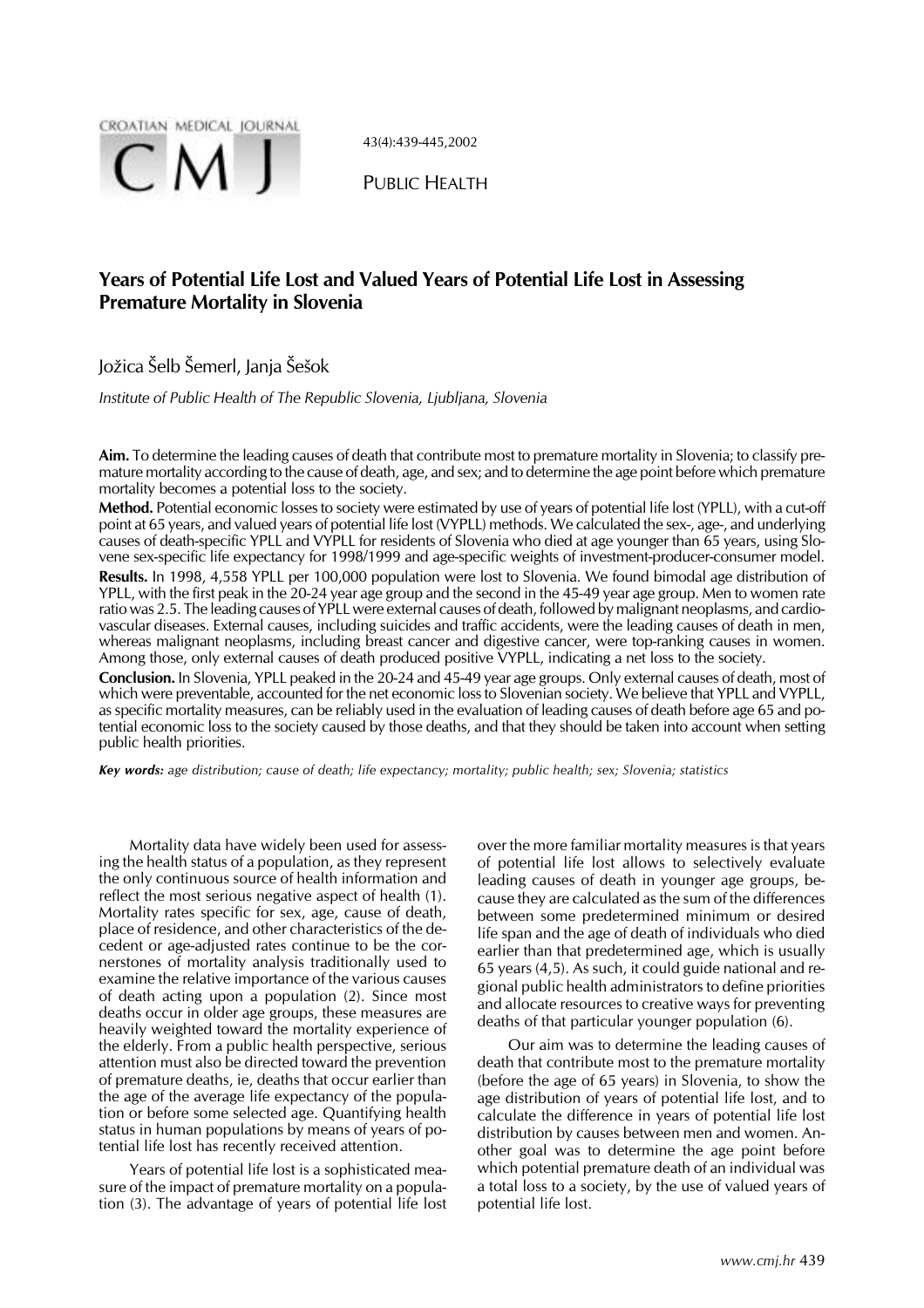**Table 1.** Age-specific weights used in calculation of valued years of potential life lost for Slovenia in 1998 according to Investment-Producer-Consumer model

|                         |                    |                                         | Lifetime segments (years) according to economic productivity <sup>a</sup> |                    |          |                    |          |                    |                                       |                                |
|-------------------------|--------------------|-----------------------------------------|---------------------------------------------------------------------------|--------------------|----------|--------------------|----------|--------------------|---------------------------------------|--------------------------------|
| Demographic data        |                    |                                         |                                                                           | $0 - 19$           |          | 20-64              |          | $\geq 65$          |                                       |                                |
| age at death<br>(years) | mid-age<br>(years) | life expectancy<br>(years) <sup>b</sup> | received                                                                  | did not<br>receive | produced | did not<br>produce | consumed | did not<br>consume | <b>Net</b><br>investment <sup>c</sup> | Potential<br>loss <sup>d</sup> |
| <1                      | 0.5                | 75                                      | 0.5                                                                       | 19.5               | 0.0      | 45.0               | 0.0      | 10.5               | 0.5                                   | 0.0                            |
| $1 - 4$                 | 3.0                | 74                                      | 3.0                                                                       | 17.0               | 0.0      | 45.0               | 0.0      | 11.0               | 3.0                                   | 0.0                            |
| $5-9$                   | 7.0                | 71                                      | 7.0                                                                       | 13.0               | 0.0      | 45.0               | 0.0      | 12.0               | 7.0                                   | 27.0                           |
| 10-14                   | 12.0               | 66                                      | 12.0                                                                      | 8.0                | 0.0      | 45.0               | 0.0      | 13.0               | 12.0                                  | 36.0                           |
| 15-19                   | 17.0               | 61                                      | 17.0                                                                      | 3.0                | 0.0      | 45.0               | 0.0      | 13.0               | 17.0                                  | 46.0                           |
| $20 - 24$               | 22.0               | 56                                      | 20.0                                                                      | 0.0                | 2.0      | 43.0               | 0.0      | 13.0               | 18.0                                  | 48.0                           |
| 25-29                   | 27.0               | 51                                      | 20.0                                                                      | 0.0                | 7.0      | 38.0               | 0.0      | 13.0               | 13.0                                  | 38.0                           |
| 30-34                   | 32.0               | 46                                      | 20.0                                                                      | 0.0                | 12.0     | 33.0               | 0.0      | 13.0               | 8.0                                   | 28.0                           |
| 35-39                   | 37.0               | 41                                      | 20.0                                                                      | 0.0                | 17.0     | 28.0               | 0.0      | 13.0               | 3.0                                   | 18.0                           |
| 40-44                   | 42.0               | 37                                      | 20.0                                                                      | 0.0                | 22.0     | 23.0               | 0.0      | 14.0               | $-2.0$                                | 7.0                            |
| 45-49                   | 47.0               | 32                                      | 20.0                                                                      | 0.0                | 27.0     | 18.0               | 0.0      | 14.0               | $-7.0$                                | $-3.0$                         |
| 50-54                   | 52.0               | 28                                      | 20.0                                                                      | 0.0                | 32.0     | 13.0               | 0.0      | 15.0               | $-12.0$                               | $-14.0$                        |
| 55-59                   | 57.0               | 24                                      | 20.0                                                                      | 0.0                | 37.0     | 8.0                | 0.0      | 16.0               | $-17.0$                               | $-25.0$                        |
| 60-64                   | 62.0               | 20                                      | 20.0                                                                      | 0.0                | 42.0     | 3.0                | 0.0      | 17.0               | $-22.0$                               | $-36.0$                        |

 $^9$ Lifetime segments: investment years (aged 0-19), producer years (aged 20-64), and consumer years (aged  $\geq$ 65) (4).<br><sup>by</sup> ife expectancies taken at midpoint age from Slovene 1998/1999 life tables

<sup>b</sup>Life expectancies taken at midpoint age from Slovene 1998/1999 life tables.<br>'Net investment = (received) + (consumed) – (produced).

d Potential loss = (net investment) + (did not produce) – (did not receive) – (did not consume). Note: negative investments and negative losses are gains to society.

#### **Methods**

We estimated social and economic losses due to premature mortality in Slovenia in the year 1998, using two different methods: years of potential life lost (YPLL) and valued years of potential life lost (VYPLL). We took mortality data of all deceased residents of Slovenia in 1998 from the Mortality Database at the Institute of Public Health, Slovenia (7).

By years of potential life lost method we point out diseases that contribute most to premature mortality, which is of great importance for setting up priorities for prevention. The method of calculating years of potential life lost varies from author to author, depending on the cut-off age for premature mortality (65 or 70 years of age, or even life expectancy). Each method is a function of the age at death and the number of deaths at that age (4). The number of deaths at each age is multiplied by an indicator of years of potential life remaining for that age, and the terms are summed to get the total years of potential life lost. This calculation is a weighted total of the number of deaths by age, with the weights for each age determined by a particular method of valuing potential remaining years of life. Deaths at younger ages receive a greater weight in computing years of potential life lost than do deaths at older ages (4).

We used the following formula to calculate years of potential life lost:

$$
\sum_{i=0}^N di(N-i)
$$

where  $i = age$  at death,  $d_i = number of deaths at age i$ , and  $N =$  upper cut-off age.

A cut-off point in our analysis was set at the age of 65.

Lost economic productivity is addressed fully by valued years of potential life lost calculation (4). For the purpose of our analysis, we used the following formula:

$$
\sum_{i=0}^{\infty} d_i \left[ \sum_{j=i}^{i+Li} I(j) \right]
$$

where  $i = age$  at death,  $L<sub>i</sub> = life$  expectancy at age i,  $I(j) =$ value at age j, and  $d_i$  = number of deaths at age i.

The value of l(j) is addressed by investment-producer-consumer model (4). According to economic productivity, the lifetime of each individual is divided into three segments: investment years (aged 0-19), producer years (aged 20-64), and consumer years (aged >65). We considered the value of each year to be equal. During investment and consumer years the individual is receiving from society (negative value for society), whereas during the producer years the individual is giving back to society (positive value for society) (4). We calculated the valued years of potential life lost weights for each age group in Slovenia 1998/1999 (Table 1), using life expectancies model (8). The net investment made by society is the amount received by the individual during years 0-19 and over 65, less the amount produced during age 20-64. The total potential loss to society is the net investment at death plus the potential years in which deceased would not have been a producer, less the additional amount of years in which he or she would not have been a consumer, up to life expectancy year. If an individual lives to the average life expectancy of 75, the net contribution to society will be -20+45-  $10=+15$  years. An individual who dies at age 22, results in a net loss of 48 years  $(+20-2+43-13)$ . The worst case of social and economic losses for the society is death at age 20 (after full investment, but before any productivity) and the best at age 65 (after maximum productivity, but before retiring). We used this model with a cut-off point at  $49e$  65.

Six leading causes of premature death in Slovenia were analyzed and classified by International statistical classification of diseases and related health problems, 10th revision (ICD-10) (9). Within these, we dealt with 3-5 leading blocks of underlying causes of death. Sex differences were also investigated. Years of potential life lost before age 65 and valued years of potential life lost were expressed as an absolute number, and as a rate per 100,000 population under 65 years of age.

#### **Results**

In 1998, 87% of Slovenian residents were younger than 65 years of age. Among them, 77,862 years were lost due to premature death, and 85% of all premature deaths were due to the following diseases and states, listed in descending order: external causes of morbidity and mortality (V01-Y98); malignant neoplasms (C00-C97); diseases of the circulatory system (I00-I99); diseases of the digestive system (K00-K93); symptoms, signs, and abnormal clinical and laboratory findings (R00-R99); and diseases of the respiratory system (J00-J99). Only 15% were attributed to all other causes by ICD-10 classification (Table 2). The years of potential life lost rate of external causes of morbidity and mortality (V01-Y98) was 32% higher than that of malignant neoplasms (C00-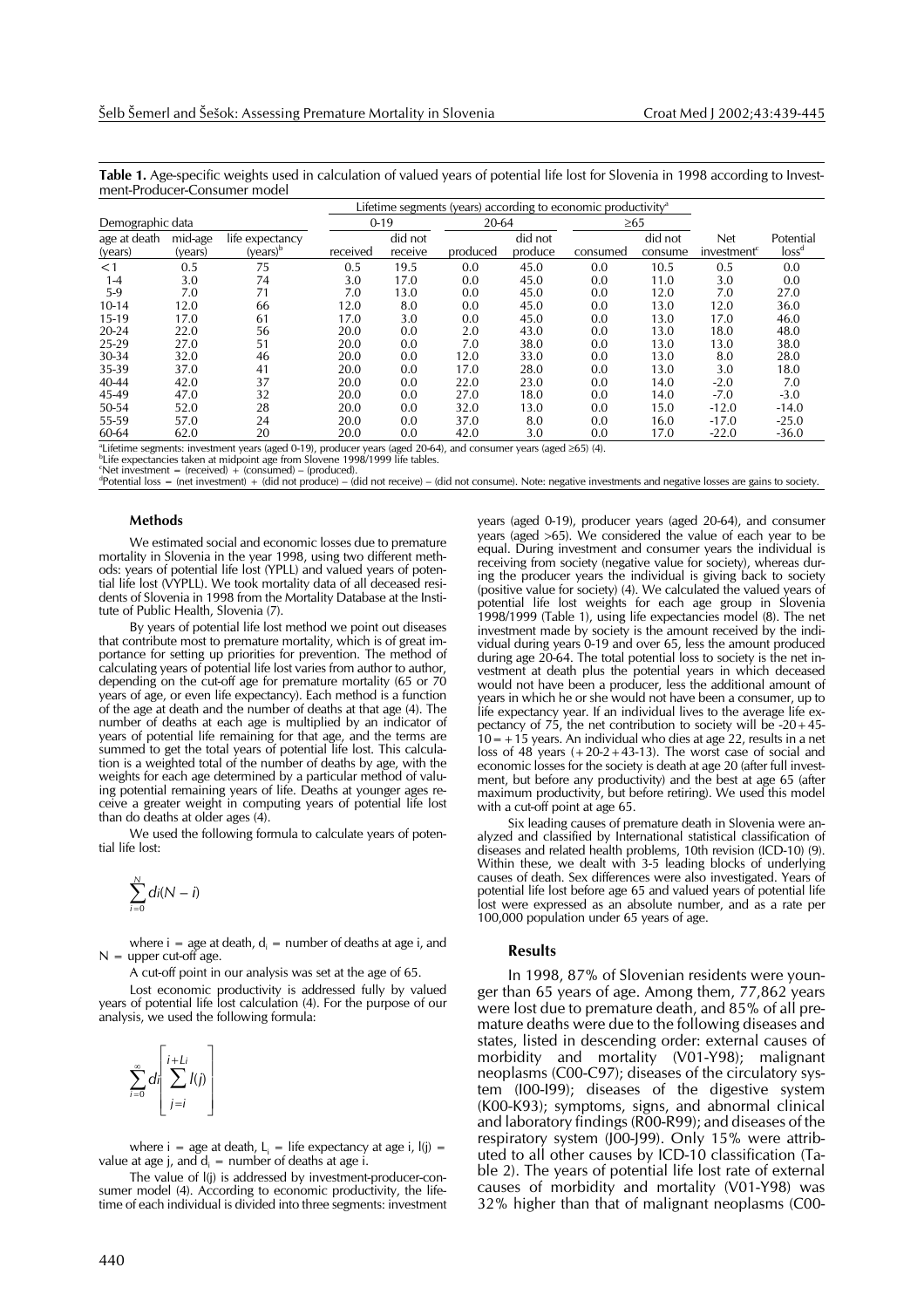| <b>Table 2.</b> Years of potential life lost (YPLL) before age 65 by six                      |          |                   |  |  |  |  |
|-----------------------------------------------------------------------------------------------|----------|-------------------|--|--|--|--|
| leading underlying causes of death in Slovenia in 1998                                        |          |                   |  |  |  |  |
| Cause of death (ICD-10) <sup>a</sup>                                                          | YPLL     | Rate <sup>b</sup> |  |  |  |  |
| External                                                                                      | 25,557.5 | 1,496.2           |  |  |  |  |
| Malignant neoplasms                                                                           | 17,399.0 | 1,017.6           |  |  |  |  |
| Cardiovascular diseases                                                                       | 11,667.5 | 683.0             |  |  |  |  |
| Diseases of gastrointestinal tract                                                            | 5,727.5  | 335.3             |  |  |  |  |
| Symptoms and signs not included elsewhere                                                     | 4,235.5  | 247.9             |  |  |  |  |
| Diseases of respiratory tract                                                                 | 1,562.5  | 91.5              |  |  |  |  |
| All other causes                                                                              | 11,712.0 | 685.6             |  |  |  |  |
| YPLL, all causes                                                                              | 77,861.0 | 4,558.1           |  |  |  |  |
| <sup>a</sup> International classification of diseases and related health problems, 10th revi- |          |                   |  |  |  |  |
| $sion(9)$ .                                                                                   |          |                   |  |  |  |  |
| <sup>b</sup> Rates were computed per 100,000 population under the age of 65.                  |          |                   |  |  |  |  |

C97), and 54% higher than that of cardiovascular diseases (I00-I99).

#### *Sex Distribution of Premature Deaths*

Years of potential life lost differed by sex, both in terms of number and relative ranking of causes of premature death.

In 1998, premature deaths due to all causes led to 55,471 years of potential life lost for men and 22,391 for women. Within these, six leading causes of death made up 47,778 years of potential life lost for men and 18,372 for women. The sex- and age-specific rates per 100,000 corresponding population were 6,453 and 2,638, respectively (men to women ratio 2.4), and for six leading causes of death were 5,558 and 2,165, respectively (men to women ratio 2.1) (Fig. 1). Within six leading causes of death, external causes of morbidity and mortality (V01-Y98) by far exceeded other causes in men, but malignant neoplasms (C00-C97) were the main killer in women under 65 years of age.



**Figure 1**. Years of potential life lost rate (YPLL) in men (closed bars) and women (open bars) by six leading causes of death in Slovenia in 1998 (per 100,000 population).

External causes of death were the most important contributor to years of potential life lost in men, accounting for 20,666 years of potential life lost, and the second most important in women. Within external causes of death, suicide was the leading cause of years of potential life lost in both sexes (Table 3). The sex-specific rate ratio of years of potential life lost due to suicide was 4.2 in favor to women. Traffic accidents ranked third as a cause of years of potential life lost among men and seventh among women. The rate of years of potential life lost due to traffic accidents for men was 2.1 times the rate for women.

Malignant neoplasms were the leading cause of years of potential life lost in women, accounting for 7,213 years of potential life lost, but they ranked second as a cause of years of potential life lost in men, in whom years of potential life lost rate due to malignant neoplasms was 28.6% higher than in women (data not shown).

The types of cancer differed by sex. In every sex-unspecific cancer site, years of potential life lost rates for men were higher than for women. The major contributor to premature mortality due to malignant neoplasms of both sexes were malignant neoplasms of the digestive system (C15-C26), which were responsible for 4,155 years of potential life lost or slightly less than one-fourth of the total years of potential life lost due to cancer. Lung cancer (C30-C39) was the next leading cause, with 3,860 years of potential life lost. Female breast cancer (C50-C50), responsible for 1,820 years of potential life lost, ranked second as a cause of total years of potential life lost in women and was leading cancer in women (Table 3).

Cardiovascular diseases were the third most frequent cause of death, responsible for 11,668 years of potential life lost. Men had 294.3% higher rate than women (Table 3).

The major contributor to years of potential life lost was ischemic heart disease (I20-I25), accounting for 4,703 years of potential life lost and ranking second as a cause of years of potential life lost in men and eighth in women. The rate ratio of men to women was 2.1. The next leading causes were cerebrovascular diseases (I60-I69) and other heart diseases (I30- I52), which accounted for 3,270 and 2,295 years of potential life lost (ranking seventh and eighth), respectively. Years of potential life lost rates for men were 84.3% higher than for women for cerebrovascular and 218.8% for other heart diseases.

As a cause of years of potential life lost, diseases of gastrointestinal tract were ranked fourth, accounting for 5,728 years of potential life lost. The rate for men was twice the rate for women. The major contributor to years of potential life lost were liver diseases (K70-K77), which accounted for 4,795 years of potential life lost and ranked fifth as a cause of years of potential life lost for men and third for women. Men to women rate ratio was 2.1 (Table 3).

#### *Age Distribution of Premature Deaths*

Age distribution of years of potential life lost showed bimodal curve, with the first minor peak at 20-24 years of age and the second at 45-49 years of age. The years of potential life lost curve for men was higher than that for women (Fig. 2).

Age distribution of years of potential life lost due to various causes of death gave better insight into the relative importance of each. In men, external causes of death (V01-Y98) started increasing at school age and continued to increase until the age of 25, when the line, after a slight decrease, showed a plateau until the age of 40. Diseases of circulatory system (I00- I99) and cancer (C00-C97) showed the opposite picture by slightly increasing line after age of 34 and reaching the pick value at the age of 50 (Fig. 3). In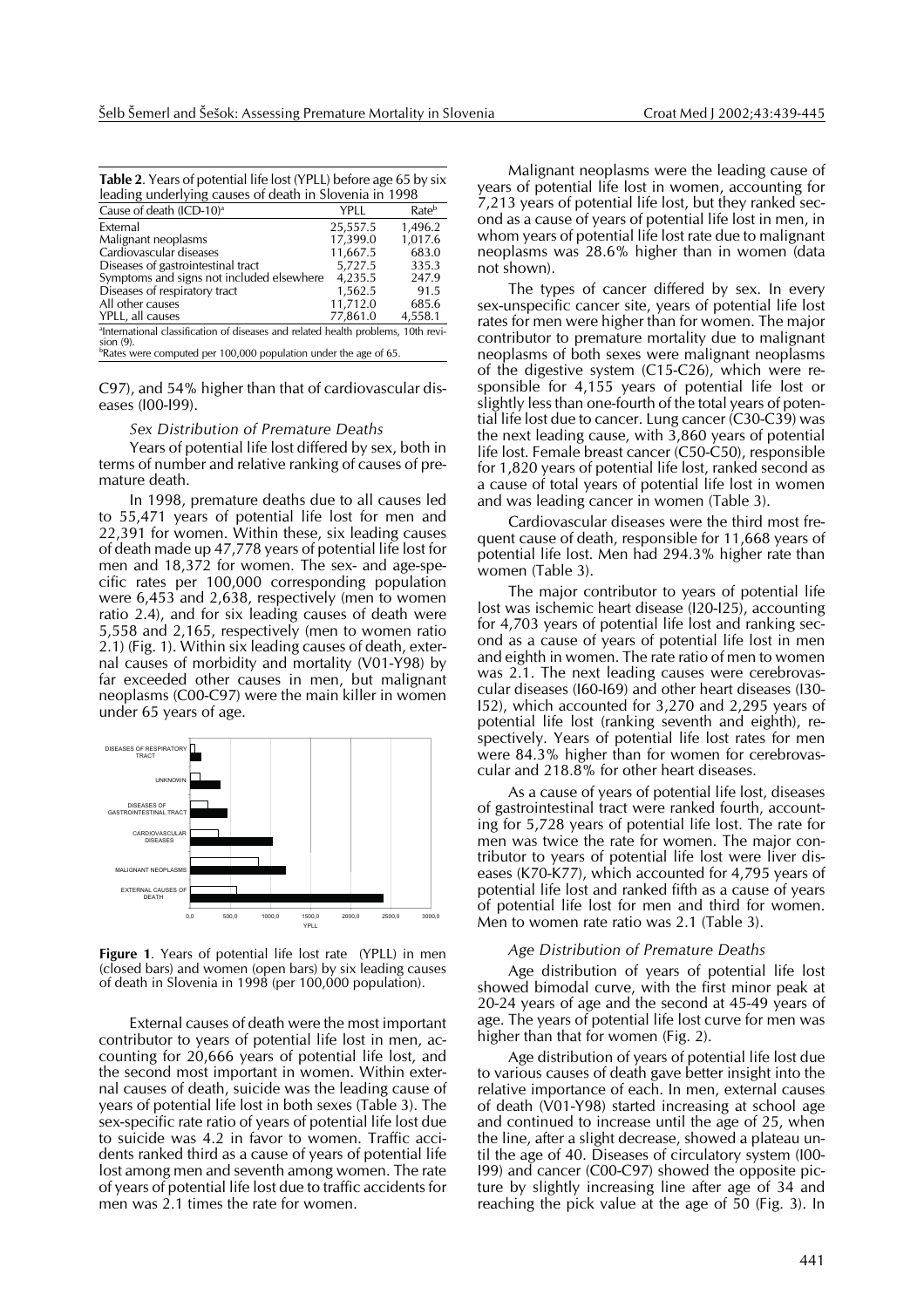

**Figure 2**. Age distribution of years of potential life lost (YPLL) in Slovenia in 1998 due to six leading causes of premature deaths classified according to International classification of diseases and related health problems, 10th revision (ICD-10) (9). Men – diamonds, women – squares, total population – triangles.

women, external causes of death (V01-Y98) were also a problem in the period from school age to the age of 25, but not as pronounced one as in men. According to years of potential life lost, the most pronounced problems in women between 30 and 50 years of age were malignant neoplasms (C00-C99) and, far less, cardiovascular diseases (I00-I99) (Fig. 4).

## *Valued Years of Potential Life Lost*

The number of valued years of potential life lost for all causes of death in 1998, calculated on the basis of investment-producer-consumer model, showed negative value of -61,950 valued years of potential life lost. Within this amount of valued years of potential life lost, the number for six leading causes of death was -40,081.

Premature deaths from external causes of death were responsible for larger number of productivity years lost in working period. The second, by far less important, were malignant neoplasms, thus resulting in total positive value of valued years of potential life lost (Fig. 5). The age point at which total positive valued years of potential life lost turned to negative valued years of potential life lost was at age group 45-49 years.

Premature deaths from external causes of death were responsible for 7,331 valued years of potential



**Figure 3**. Age distribution of years of potential life lost (YPLL) for men in Slovenia in 1998 due to six leading causes of premature deaths classified according to International classification of diseases and related health problems, 10th revision (ICD-10) (9). Malignant neoplasms – diamonds, cardiovascular diseases – open squares, diseases of respiratory tract – triangles, diseases of gastrointestinal tract – closed squares, signs and symptoms not classified elsewhere – asterisks, external causes of death – circles.



**Figure 4**. Age distribution of years of potential life lost (YPLL) for women in Slovenia in 1998 due to six leading causes of premature deaths classified according to International classification of diseases and related health problems, 10th revision (ICD-10) (9). Malignant neoplasms – diamonds, cardiovascular diseases – open squares, diseases of respiratory tract – triangles, diseases of gastrointestinal tract – closed squares, signs and symptoms not classified elsewhere – asterisks, external causes of death – circles.

life lost. Positive value of valued years of potential life lost in this group of premature deaths was found in men victims of motor vehicle accidents, suicide, and accidental drowning, and in women pedestrians, vic-

**Table 3.** Sex distribution of leading causes of years of potential life lost (YPLL) before age 65 in Slovenia in 1998 (per 100,000 population)

|                                                                                                       |             |      | Men         |         |      | Women   |       |
|-------------------------------------------------------------------------------------------------------|-------------|------|-------------|---------|------|---------|-------|
| Cause of death                                                                                        | $ICD-10a$   | rank | <b>YPLL</b> | rate    | rank | YPLL    | rate  |
| Suicide                                                                                               |             |      | 8.982.5     | 1.044.9 |      | 2.112.5 | 248.9 |
| Ischemic heart diseases                                                                               | $120 - 125$ |      | 3.897.5     | 453.4   | 8    | 775.0   | 91.3  |
| Traffic accidents                                                                                     |             |      | 3.537.5     | 411.5   |      | 915.0   | 107.8 |
| Neoplasms of respiratory and intrathoracic organs                                                     | C30-C39     | 4    | 3,130.0     | 364.1   | 9    | 697.5   | 82.2  |
| Liver diseases                                                                                        | K70-K77     | 5    | 3.022.5     | 351.6   |      | 1.677.5 | 197.7 |
| Neoplasms of gastrointestinal tract                                                                   | $C15-C26$   | 6    | 2.505.3     | 291.4   | 4    | 1.630.0 | 192.1 |
| Cerebrovascular diseases                                                                              | $160 - 169$ |      | 2.120.0     | 246.6   | 6    | 1.150.0 | 135.5 |
| Other diseases of heart                                                                               | $130 - 152$ | 8    | 1.747.5     | 203.3   | 10   | 548.0   | 64.6  |
| Neoplasms of lips, oral cavity, and pharynx                                                           | $COO-C14$   | 9    | 1.092.5     | 127.1   | 13   | 90.0    | 10.6  |
| Chronic diseases of lower respiratory tract                                                           | $140-147$   | 10   | 495.0       | 57.6    | 12   | 175.0   | 20.6  |
| Influenza and pneumonia                                                                               | $ 10-118$   | 11   | 467.5       | 54.4    | 11   | 1.677.5 | 197.7 |
| Breast cancer                                                                                         | C50         | 12   | 35.0        | 4.1     |      | 1.820.0 | 214.5 |
| Gynecological cancer                                                                                  | C51-C58     |      |             |         |      | 1,182.5 | 139.4 |
| <sup>a</sup> International classification of diseases and related health problems, 10th revision (9). |             |      |             |         |      |         |       |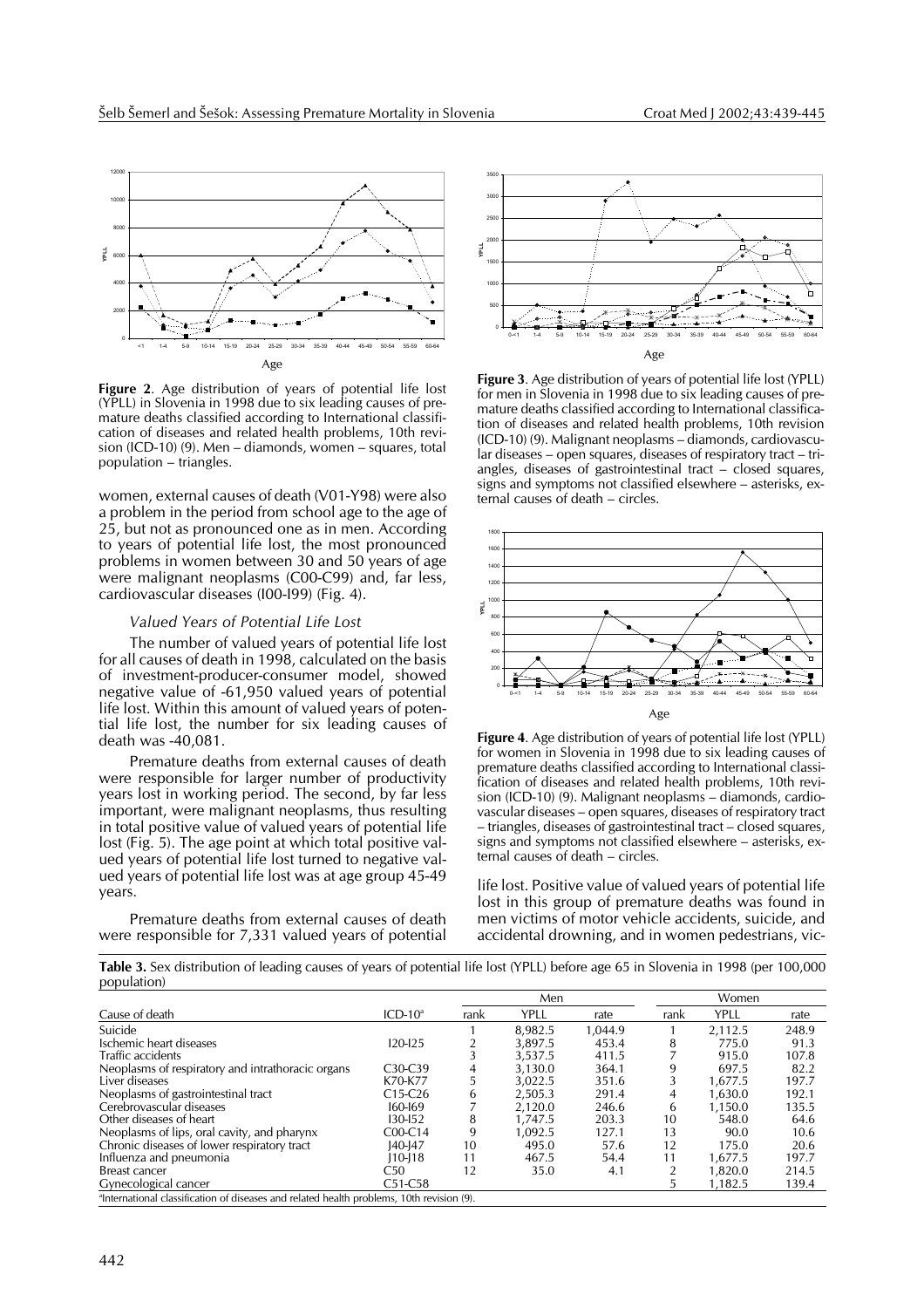

Age

**Figure 5.** Valued years of potential life lost (YPLL) in Slovenia in 1998 due to the six most frequent causes of premature deaths classified according to International classification of diseases and related health problems, 10th revision (ICD-10) (9). Malignant neoplasms – diamonds, cardiovascular diseases – open squares, diseases of respiratory tract – triangles, diseases of gastrointestinal tract – closed squares, signs and symptoms not classified elsewhere – asterisks, external causes of death – circles.

tims of motor vehicle accidents, and suicides (Table 4). The greatest differences between men and women were found for motor vehicle accidents and suicides (Table 5).

## **Discussion**

Years of potential life lost is a mortality-based indicator generally used to point out deaths at younger age. For example, 27% of the deceased in Slovenia in 2000 were younger than 65 years (10). Most these cases should have been avoidable, ie, deaths from specific diseases (within selected age groups), for which mortality should be wholly or substantially omitted or postponed if appropriate medical care were sought and provided in a good time (11).

Despite the fact that in Slovenia every death is medically certified and the underlying cause of death

**Table 4.** Sex distribution of valued years of potential life lost (VYPLL) due to premature deaths from external causes of death in Slovenia in 1998

| No. of                 |                             |          | Motor<br>vehicle |         | Accidental       |
|------------------------|-----------------------------|----------|------------------|---------|------------------|
| <b>VYPLL</b>           | Pedestrians Falls accidents |          |                  |         | Suicide drowning |
| Men                    | $-34.0$                     | -547.0   | 2.499.0          | 2,778.0 | 207.0            |
| Women                  | 96.0                        | $-204.5$ | 727.0            | 474.0   | $-116.0$         |
| Total population       | 62.0                        | $-751.5$ | 3.266.0          | 3,252.0 | 91.0             |
| Per 100,000 men -396.0 |                             | $-64.0$  | 291.0            | 323.0   | 24.0             |
| Per 100,000<br>women   | 1.131.0                     | $-24.0$  | 86.0             | 56.0    | 14.0             |
| Per 100,000            | 4.0                         | $-44.0$  | 188.0            | 190.0   | 5.0              |
| total population       |                             |          |                  |         |                  |

coded according to the ICD-10 classification, deviations in interpretation of coding rules always exist, even among the nine physicians in regional institutes of public health, who are in charge of coding. Furthermore, there are differences in medical training of medical practitioners who fill out the death certificates as well as in diagnostic possibilities of health institutions in the country. Concerning the place of death, about 48% of total number of deaths take place in hospitals and about 52% at home, with 10% of the deceased examined post mortem. In 1998, 3.1% of causes of death were listed under the Chapter 18 of the ICD-10, and there were 4.5% of premature deaths due to symptoms, signs, and ill-defined conditions. The proportion of deaths for which a specific diagnosis could not be offered was relatively low, but we believe that the percentage of ill-defined premature deaths should be even further diminished.

Another mortality-based indicator is valued years of potential life lost, which measures potential loss of productive years due to premature mortality (4). The current losses appropriately reflect the burden of diseases and external causes of death in the population.

The relative ranking of causes of death changes with the use of different years of potential life lost methods (Table 5). Comparing the crude mortality rate, which emphasizes deaths in the elderly, with the years of potential life lost method, which emphasizes deaths in the young, we can see that the leading causes were shifted from cardiovascular diseases to external causes of death. In the valued years of potential life lost (Investment-Producer-Consumer) model, cardiovascular diseases and malignant neoplasms dropped to the bottom of the scale, because of the negative weights in the older age groups. Similar results in disease ranking according to different methods of years of potential life lost were also found by other researchers (12,13).

The results of years of potential life lost, especially the age distribution, only show that weights decrease toward the older age groups, which is why the total corresponding number of years of potential life lost also decreases. They do not show the decrease in mortality toward age 65, as could be misinterpreted from Figures 2-4.

When estimating mortality burden by years of potential life lost method in the adult age group (20-64) in Slovenia for 1998, we found that in the analyzed age group the external causes of death and malignant neoplasms overtook cardiovascular diseases,

| <b>Table 5.</b> Ranking of causes of death by various methods of calculating years of potential life lost (YPLL) |                                                                                      |                                              |                                                                       |                                           |  |  |
|------------------------------------------------------------------------------------------------------------------|--------------------------------------------------------------------------------------|----------------------------------------------|-----------------------------------------------------------------------|-------------------------------------------|--|--|
| Rank Crude mortality rate                                                                                        |                                                                                      | YPLL $(65)^a$                                | YPLL $(75)^a$                                                         | <b>VYPLL</b> <sup>b</sup>                 |  |  |
|                                                                                                                  | Cardiovascular diseases                                                              | external causes of death                     | malignant neoplasms                                                   | external causes of death                  |  |  |
| 2                                                                                                                | Malignant neoplasms                                                                  | malignant neoplasms                          | external causes of death                                              | symptoms and signs not included elsewhere |  |  |
| 3                                                                                                                | Diseases of respiratory tract cardiovascular diseases                                |                                              | cardiovascular diseases                                               | diseases of respiratory tract             |  |  |
| 4                                                                                                                | External causes of death                                                             | diseases of gastrointestinal tract           | diseases of gastrointestinal tract diseases of gastrointestinal tract |                                           |  |  |
| 5.                                                                                                               | Diseases of gastrointestinal<br>tract                                                | symptoms and signs not<br>included elsewhere | symptoms and signs not<br>included elsewhere                          | cardiovascular diseases                   |  |  |
| 6                                                                                                                | Symptoms and signs not<br>included elsewhere                                         | diseases of respiratory tract                | diseases of respiratory tract                                         | malignant neoplasms                       |  |  |
|                                                                                                                  | <sup>a</sup> Cut-off age point.<br><sup>b</sup> Valued years of potential life lost. |                                              |                                                                       |                                           |  |  |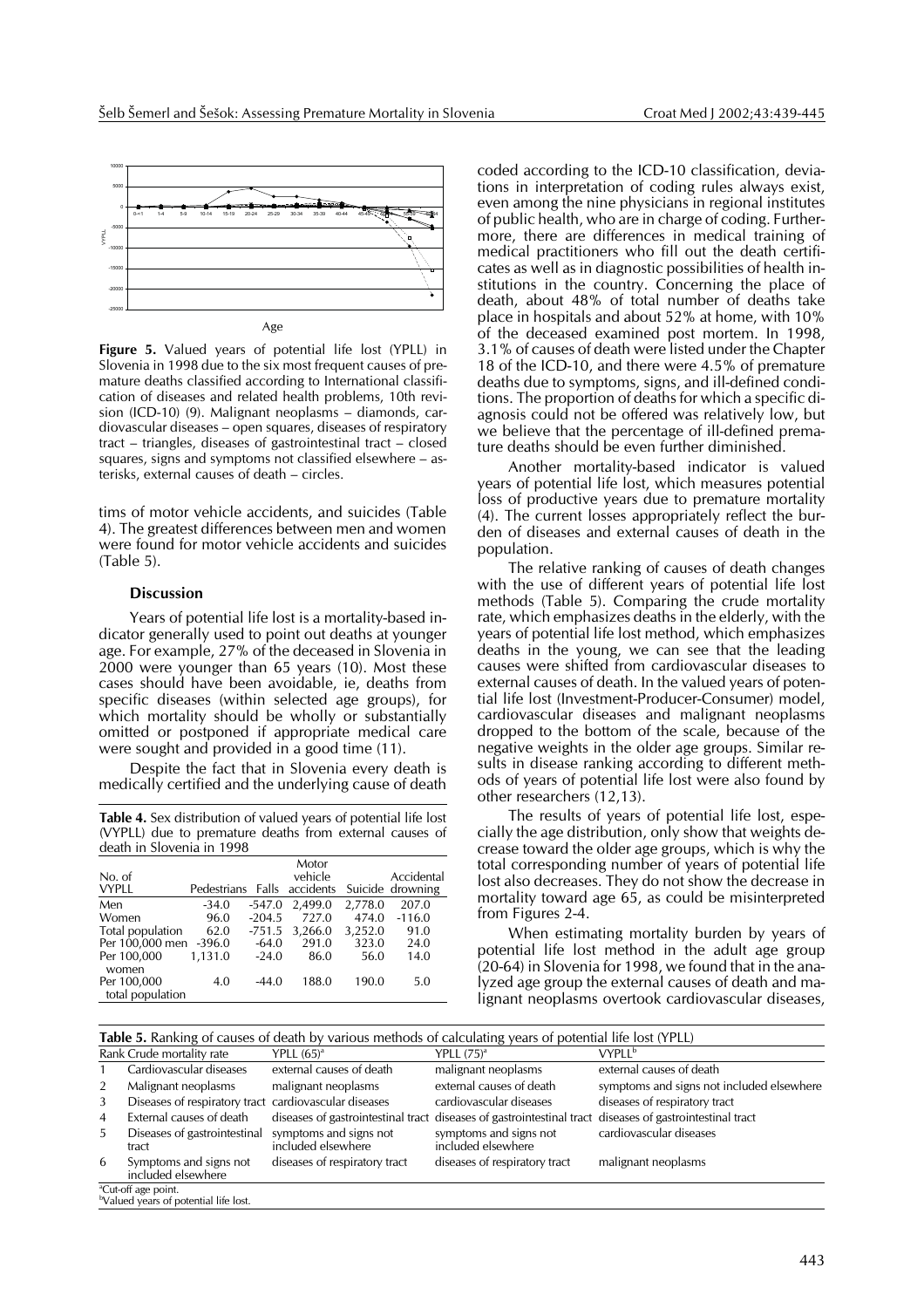which are the most frequent cause of death in total population. Except suicide, which ranked the first as the cause of death in both sexes, different diseases and states were important in men vs women. According to the age distribution of years of potential life lost by sex, external causes of death were the most important in young men, diseases of circulatory system and malignant neoplasms in middle aged men, and malignant neoplasms in middle aged women. The turning point for total population was located at 45-49 year age group, where positive values of valued years of potential life lost turned to negative ones. At that point, the burden to the society ceased to exist.

Results from Belgium (13), Israel (14), and Puerto Rico (15) showed that total number of years of potential life lost was lower in women than in men and that malignant neoplasms were the most important cause of years of potential life lost in women. Ischemic heart disease, cancer, and accidents of all types were equally responsible for most premature deaths in man in Israel (14), whereas homicides and liver cirrhosis were significant sources of years of potential life lost among men in Puerto Rico (15). When 0-65 years of potential life lost, 1-70 years of potential life lost, and 0 to life expectancy years of potential life lost methods were compared, tumors remained at the first place among Spanish Catalan population in all three cases (16).

In our analysis, most deaths caused by external causes of death occurred in younger age groups, thus resulting in a high number of positive valued years of potential life lost. The same findings were reported by Chinese, Canadian, and American researchers (17- 21). Most cases of deaths from preventable causes (external causes of death), which contributed the most to positive valued years of potential life lost, tended to occur earlier in adulthood (between age 20 and 44) than did deaths from ischemic heart diseases and neoplasms. However, this was not the case with other causes of death. The onset of diseases that caused premature deaths from all other causes of death was shifted to the second half of productivity period, thus resulting in negative valued years of potential life lost. Negative values indicated no loss to society.

The valued years of potential life lost method in our analysis showed that only some of the external causes of death resulted in positive valued years of potential life lost, indicating that only few premature deaths represented economic loss to the society. As already mentioned, economic loss to the society is heavier if a person dies at age 20, after the society has made full investment into he person's education and before it gained anything back through the person's productivity. Society makes investment into each individual directly or indirectly via parents or guardians (education, schooling or professional training, living). The curve of valued years of potential life lost has a positive value from birth till the age of 45; afterward it is getting negative. In this period, one is giving back to society the money received during investment period, plus contributing to the society with extra work. Potential loss diminishes with each year of produc-

tion until the age of 45. From the age of 45 to the age of 65, one is working for his or her retirement. Premature deaths in production period are thus resulting in great number of productivity years lost. The conclusion is that an individual has to produce for 25 years to give back what he or she received from the society. If an individual dies, or does not enter into production period because of some other reason (illness or injury), this results in a great economic loss for the society. An individual who dies at the age of 22 has been receiving from society for 20 years (burden for society). Assuming that this person has worked for two years before dying, his or her contribution to the society (giving back what he or she has received during investment period) is only 2 years of production (benefit for the society). If that person had not died prematurely, he or she could have contributed with his or her work to society for another 43 years. In that period, the person should have partly produced for society and partly for his or her potential pension, which the person should have received if she or he had lived until the age of 75 (life expectancy).

According to valued years of potential life lost, only premature deaths from external causes of death (V01-Y98) had by far the largest impact on Slovene society in 1998. The remaining causes of death (including subcategories of cancer, cardiovascular diseases, diseases of gastrointestinal tract, and diseases of respiratory tract) had all negative valued years of potential life lost, indicating no net productivity loss.

Accurate measuring of the impact of premature deaths from various diseases and states in people at working age is important for allocating limited resources that aim to reduce the burden of such diseases on society. The list of health problems that emerged from the valued years of potential life lost analysis often included problems that national health institutions were not accustomed to work with, such as homicide, suicide, falls, and motor vehicle accidents.

Years of potential life lost measure, inherently incorporating age at death, can serve as an index of the social and economic consequences of mortality (3). Planning future health policy should rely more heavily on measures such as years of potential life lost. These findings suggest that health promotion strategies need to be sex-, age-, and geographic-specific to reach the right targets.

When county-level mortality data are presented as years of potential life lost and valued years of potential life lost, a different set of prevention or health service priorities can emerge. Causes of years of potential life lost common to the whole country (heart disease, preventable malignant neoplasms, and other) should be prevented by uniform national programs, whereas those causes with large variations across health regions (motor vehicle accidents, suicide, liver diseases, and so forth) may require locally designed interventions.

Every death is important for the society. From a social point of view, it is of great importance at what age death occurs. People of working age usually assume a greater responsibility for the daily activities of